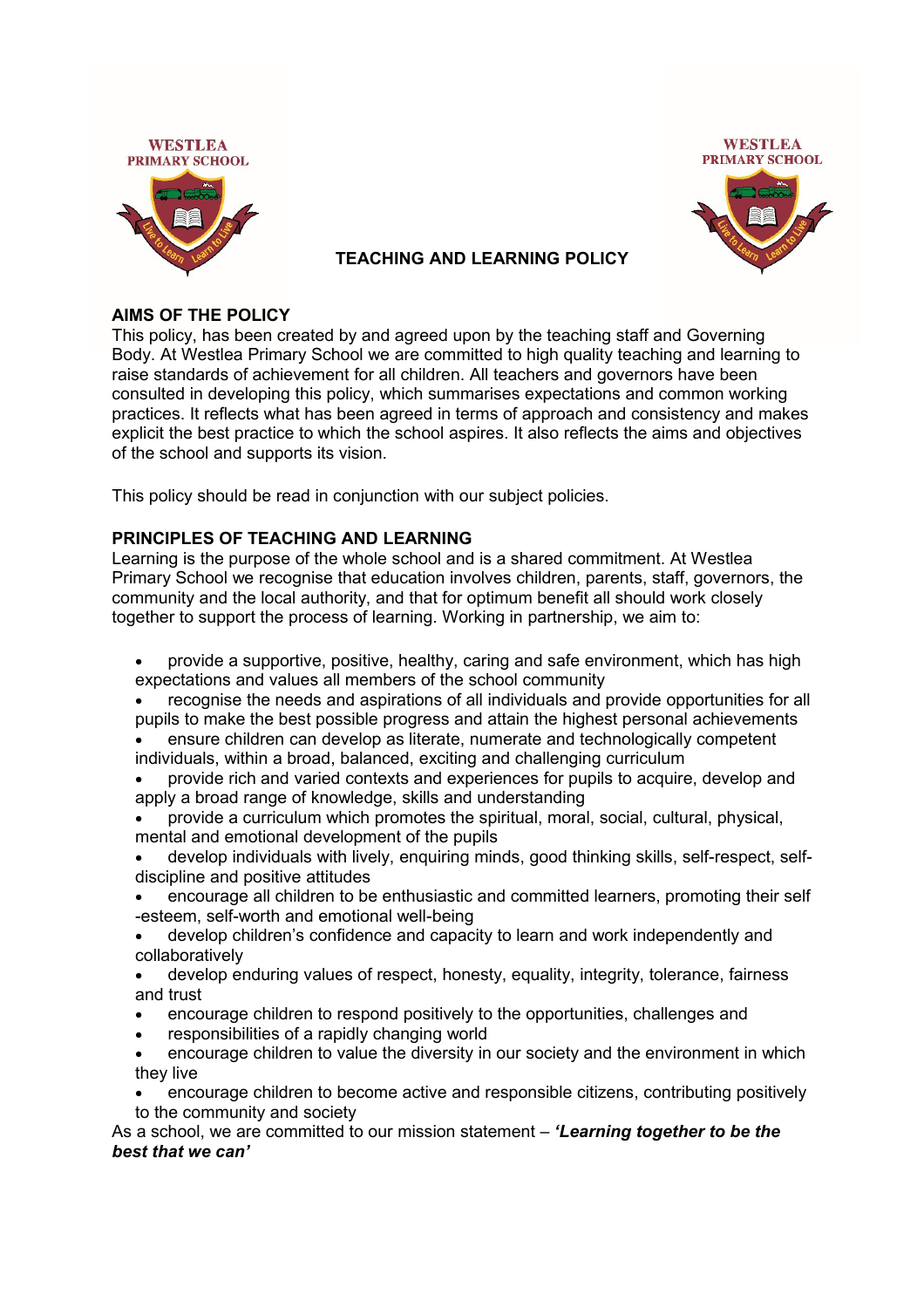# **Ethos**

The ethos and atmosphere underpin the agreed aims of the school. In the course of their daily work the staff will contribute to the development of this ethos through:

- providing a calm and effective working environment, in which each child can produce his or her best work;
- providing a welcoming environment, in which courtesy, kindness and respect are fostered;
- providing positive role models;
- providing a fair and disciplined environment, in line with the school's behaviour policy;
- effective management of their professional time;
- developing links with all stakeholders and the wider community;
- valuing and celebrating pupils' success and achievements;
- reviewing personal and professional development in order to ensure a high level of professional expertise.

#### **Roles and Responsibilities**

Learning and teaching is a shared responsibility and all members of the school community have an important part to play. (See Home-School Agreement)

#### **All members of the school community should work towards the school's aims by**:

- esteeming children as individuals and respecting their rights, values and beliefs
- fostering and promoting good relationships and a sense of belonging to the school community
- providing a well ordered environment in which all are fully aware of behavioural expectations
- offering equal opportunities in all aspects of school life and recognising the importance of different cultures

 encouraging, praising and positively reinforcing good relationships, behaviours and work;

working as a team, supporting and encouraging one another

#### **Teachers will endeavour to:**

- provide a challenging and stimulating curriculum designed to encourage all children to reach the highest standard of achievement
- recognise and be aware of the needs of each individual child according to ability and aptitude
- ensure that learning is progressive and continuous
- be good role models, punctual, well prepared and organised
- keep up-to-date with educational issues
- provide clear information on school procedures and pupil progress
- have a positive attitude to change and the development of their own expertise
- establish links with the local community to prepare pupils for the opportunities, responsibilities and experiences of life
- work collaboratively with all involved in education to develop a shared philosophy and
- commonality of practice.

#### **Parents are encouraged to support their child's learning by:**

- ensuring that their child attends school regularly, punctually, well-rested and in good health
- ensuring that their child arrives at school wearing the correct uniform and bringing necessary equipment
- providing support for the discipline within the school and for the teacher's role
- supporting the work of educational targets and becoming actively involved in the implementation of any support programme
- participating in discussions concerning their child's progress and attainment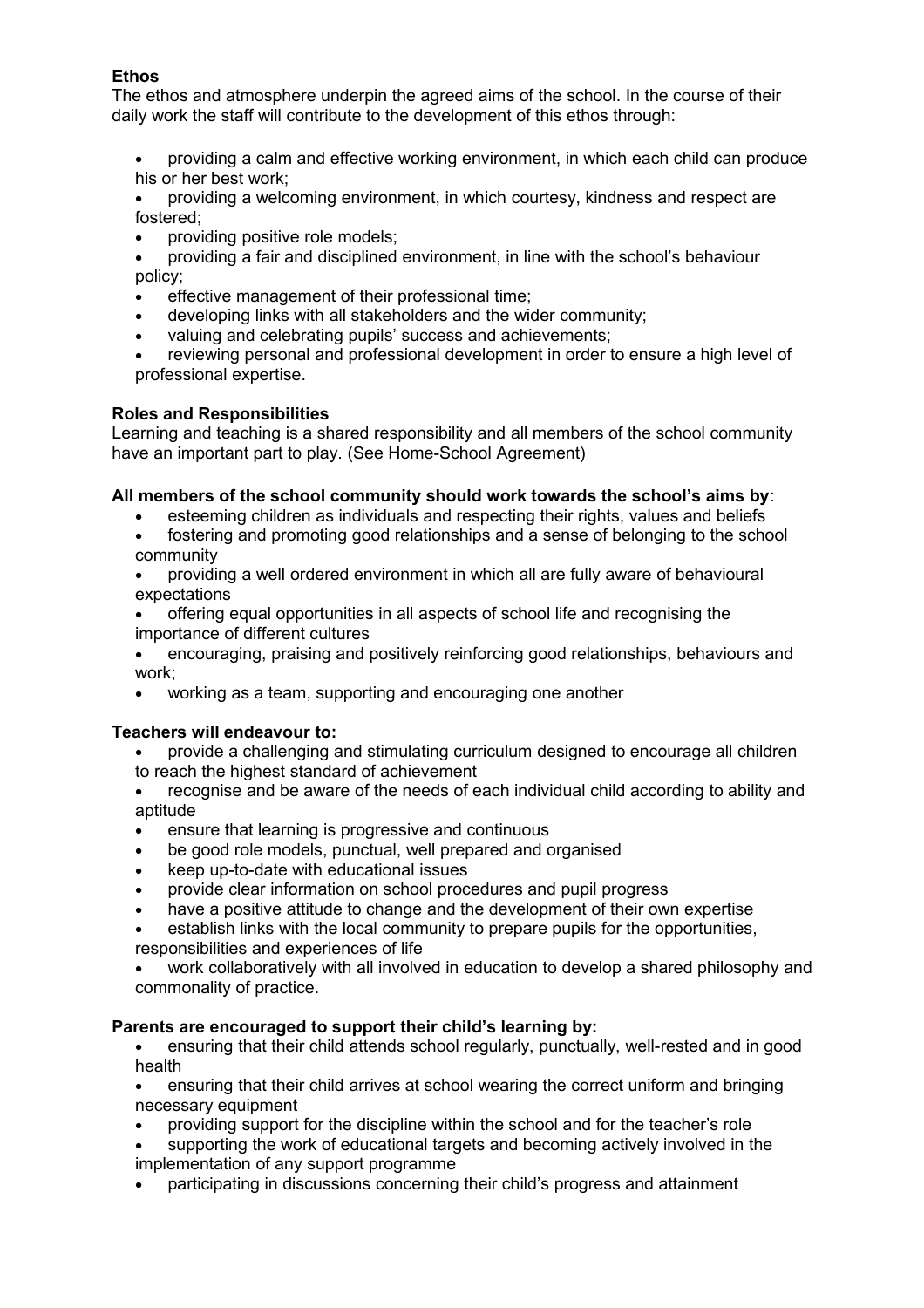- ensuring early contact with school to discuss matters which affect a child's happiness, progress and behaviour
- support the school's homework policy and give due importance to any homework
- ensuring that all contact addresses and telephone numbers are up to date and correct

 allowing their child to become increasingly independent as they progress throughout the school

- informing the school of reasons for their child's absence
- actively supporting the Home-School Agreement

## **Pupils are encouraged to support the school's aims by:**

- attending school in good health, maintained by adequate diet, exercise and sleep
- attending school regularly and punctually
- being organised, bringing necessary equipment, taking letters home promptly, etc;
- conducting themselves in an orderly manner in line with the expected behaviour policy
- taking increased responsibility for their own learning

## **The community is invited to support the school by:**

- contributing to activities, such as assemblies, specialist outings, clubs, etc;
- presenting themselves as positive role models to be emulated
- organising activities and events throughout the year to extend and deepen pupils' knowledge and skills
- supporting school events
- voluntarily helping in the classroom

#### **Planning**

The foundation for curricular development is the School Improvement Plan, developed through a process of collaboration between staff, and approved by governors.

At Westlea Primary School we are committed to following the programmes of study as required by the National Curriculum 2014. A cycle of National Curriculum Programmes of Study is drawn up by staff and is carefully balanced to ensure full coverage of the National Curriculum, PSHCE and RE. We follow a cross curricular approach to learning where some subjects are taught through a topic and some are covered as discrete subjects. Regular staff meetings are used to discuss various aspects of the curriculum and ensure consistency of approach and standards.

Planning takes place half-termly, with reference to the National Curriculum 2014, Early Years Foundation Stage and the Whole School Long Term Curriculum Plan. Swimming instruction with specialist teachers takes place at the local swimming pool,

Termly/half-termly plans are submitted to the Headteacher/Deputy Headteacher and weekly plans for English, Mathematics and foundation subjects are displayed in classrooms at the beginning of each week. Plans are based upon previous assessment data, pupil need and subject expectation. Curriculum time can be planned as continuous study throughout the term, or as blocks of study. At Westlea Primary School we are committed to raising standards of basic skills. By basic skills, we mean the ability to read, write and speak in English and to use Mathematics at a proficient level to facilitate learning across the curriculum.

#### **Subject leaders have a variety of roles. These include:**

- taking the lead in policy development and the production of schemes of work
- designed to ensure progression and continuity in their subject throughout the school supporting colleagues in their development and implementation of the scheme of
- work, and in assessment and record-keeping activities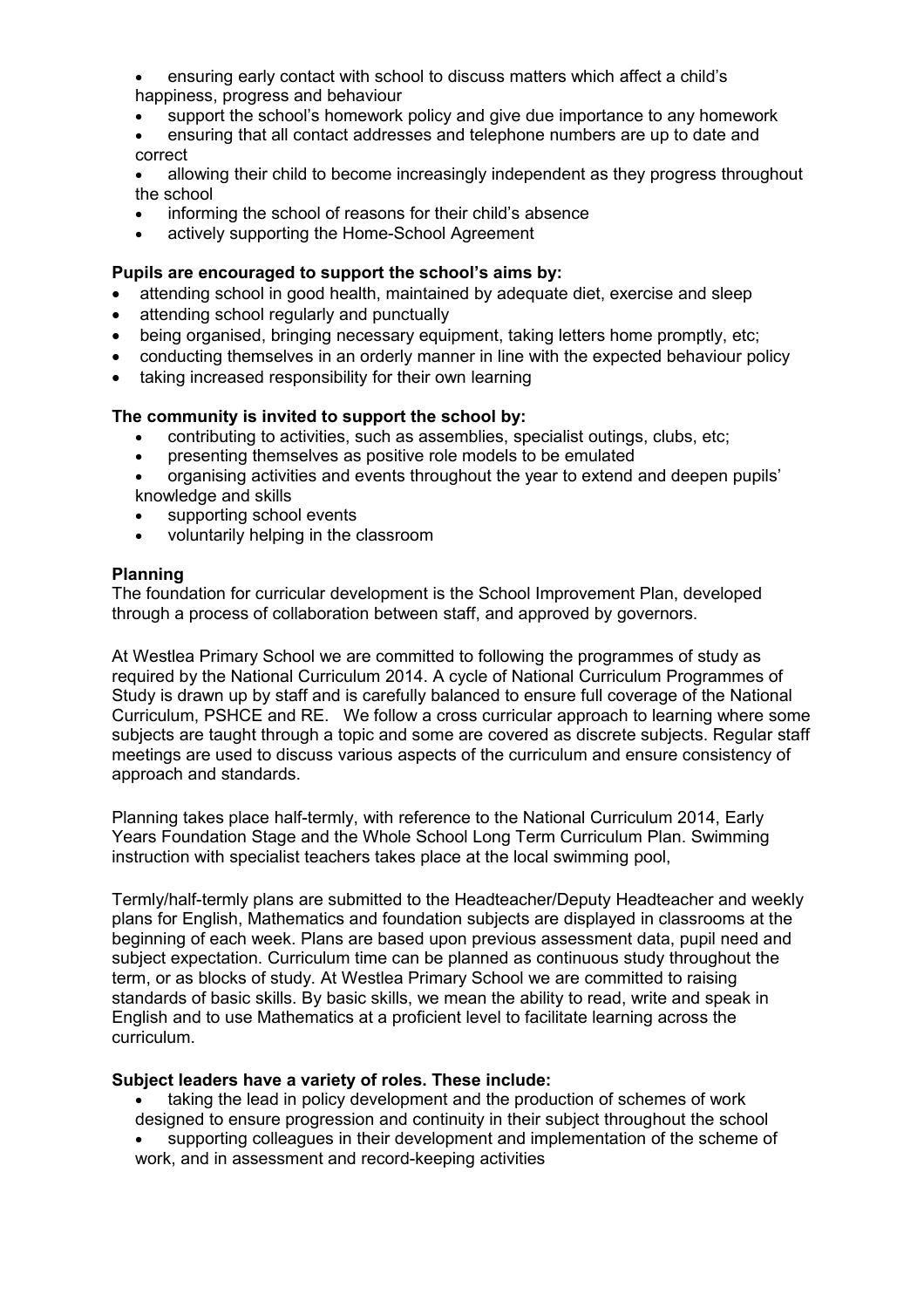monitoring progress in their subjects and advising the Headteacher on action needed; taking responsibility for the purchase and organisation of central resources for their subjects

- using release time to support colleagues
- keeping up-to-date through reading and attending relevant courses

Teachers ensure breadth and balance to the curriculum and endeavour to make use of cross curricular opportunities to enhance learning.

#### **Organisation**

The learning environment will be managed in such a way as to facilitate different styles of learning.

#### **Opportunities will be made for:**

- whole class teaching;
- group work, organised according to appropriate criteria (i.e. ability, mixed ability, friendship, etc)
- one to one teaching
- conferencing
- collaborative learning in pairs or groups
- independent learning

All areas of the learning environment will be planned for, including, where appropriate, the outside areas, in order to ensure opportunities for a range of practical activities, which will develop appropriate knowledge, skills and understanding.

The classroom will be organised to facilitate learning and the development of independence. For example:

- resources in each area will be grouped according to curriculum subject;
- book corners will be comfortable and attractive;
- labels and posters should be used wherever possible/appropriate to reflect the language diversity in the school;
- areas for imaginative play will change regularly, in order to give opportunities for a range of play and role-play which will contribute to learning in a purposeful manner;
- pupils will be involved in the maintenance and care of all equipment and resources.

Classrooms provide a stimulating and purposeful learning environment, including thought provoking and stimulating displays.

Classroom support is available in the form of both learning support assistants and volunteers. These are used at the discretion of the classteacher. Volunteer helpers assist with the many aspects of school life, including supporting reading and providing assistance with school visits. Students are welcomed into school and certain standards of dress and conduct are expected.

Excellence is celebrated in display and performance. Each child is given an opportunity to have work displayed during the school year. Sustained effort, including drafting and reworking, is encouraged to enhance standards. School events such as performances and assemblies are seen as opportunities for all pupils to demonstrate their own best performance. Pupils are encouraged to believe that any exhibited work (performance or display) should represent their highest standards of personal achievement. 'Star of the Week' awards are given weekly to celebrate individual academic or behavioural achievement. 'Headteacher Awards' are given every half term to two pupils in each class for achieving their personal best in an area of learning. The 'It Didn't Go Unnoticed Award' is given every week to a pupil or pupils that have been identified by Playleaders, Midday Assistants or Kitchen Staff on the 'Playground Good News Wall' for exemplary behaviour.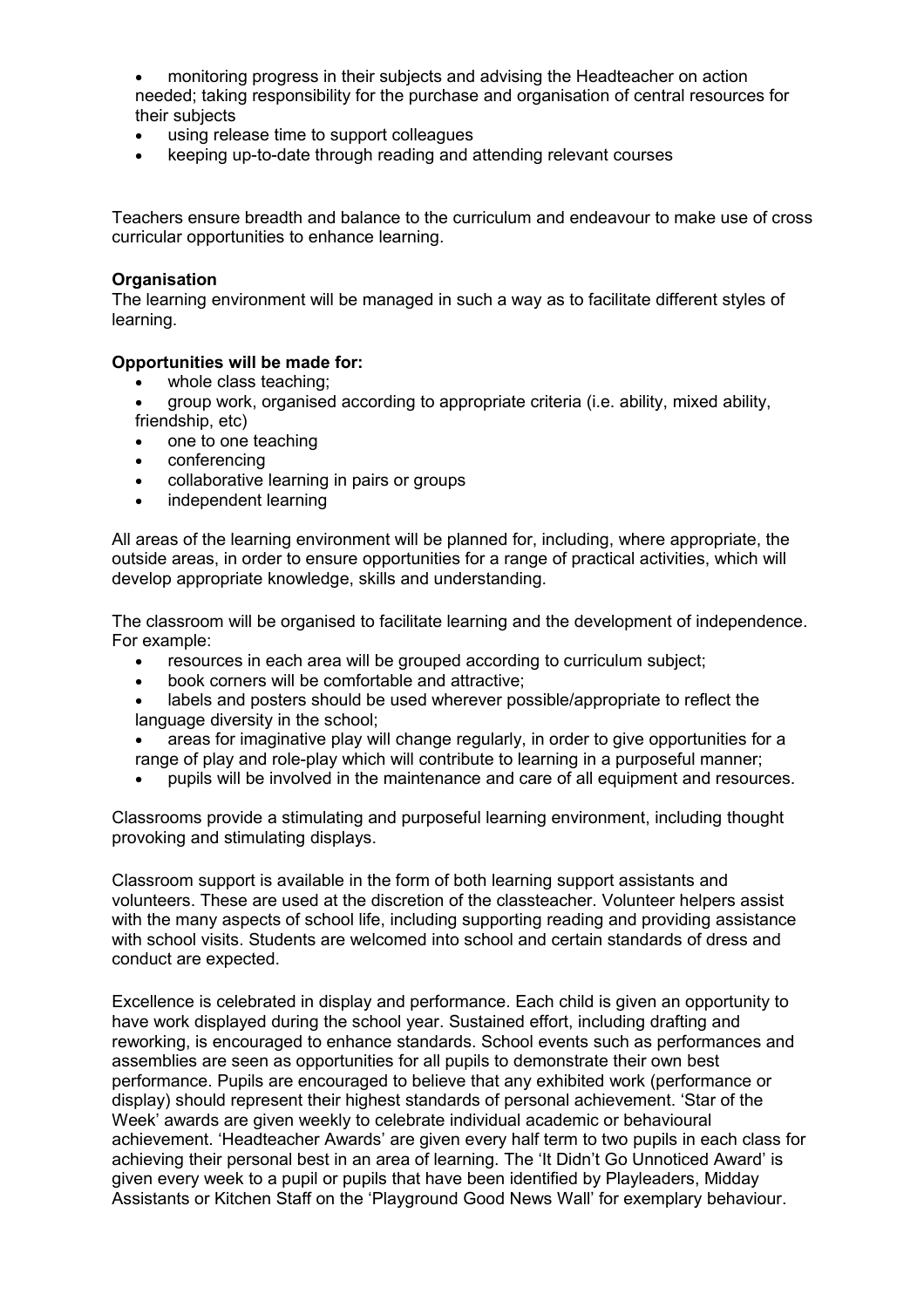# **Differentiation**

So that we always have the highest possible expectations of individual learners and so they can demonstrate what they can do, understand and achieve, teachers will differentiate the curriculum according to individual needs by:

- pace
- content
- task
- relevance
- resources
- extension
- autonomy
- outcome
- teacher/adult support.

Differentiated tasks will be detailed in weekly planning. Learning objectives will be specified for all differentiated teaching and reference will be made in weekly plans to Individual Education Plans where appropriate.

Pupils with special educational needs (including gifted and talented children) receive support provided by a Learning Support Assistant where appropriate. Extra support is given in the classroom from learning support assistants. Additionally, advice is sought from relevant external support agencies when and where the need demands it.

Teachers set individual targets each term per child in English and Mathematics. This is in addition to the formative assessment targets the teachers communicate to the children on a weekly or daily basis where appropriate. These are shared with the child and parents to encourage partnerships in learning.

#### **Homework**

Homework is considered to be a valuable element of the learning process. At Westlea School, we use Learning Logs to encourage parents to work with their children at home. The Learning Logs are a more individual way to do homework and provide the children with an opportunity to reflect on their learning and to develop their independent thinking skills. Children are expected to take pride in their work and keep their Learning Logs neat, but they can be as creative as they like and present their work in a style which they prefer. Additional, more formal activities may be set by the teacher depending on the needs of the children.

We believe that homework should be set:

- to involve parents in their children's learning
- to help parents keep abreast of what their child can and cannot do
- to take advantage of the home context to apply learning
- to encourage children to talk about their work to their parents and explain what they are doing and how
- to extend the time for learning, thus enabling children to practise and consolidate their skills and knowledge and strategies
- to prepare children for secondary school experiences of homework
- to view learning as a life long process and not just restricted to school hours

The school's agreed practice for homework is that:

- homework is set on a regular basis, for all years, in line with our homework policy
- homework will generally follow on from work which has taken place in class but may take many different forms, including reading, learning multiplication facts and spellings. It should not entail new ideas that require explanation from a teacher
- homework may sometimes consist of preparation for work yet to be done
- children should understand exactly what they are expected to do, how to do it, and how long it should take
- homework should sometimes involve the participation of the parents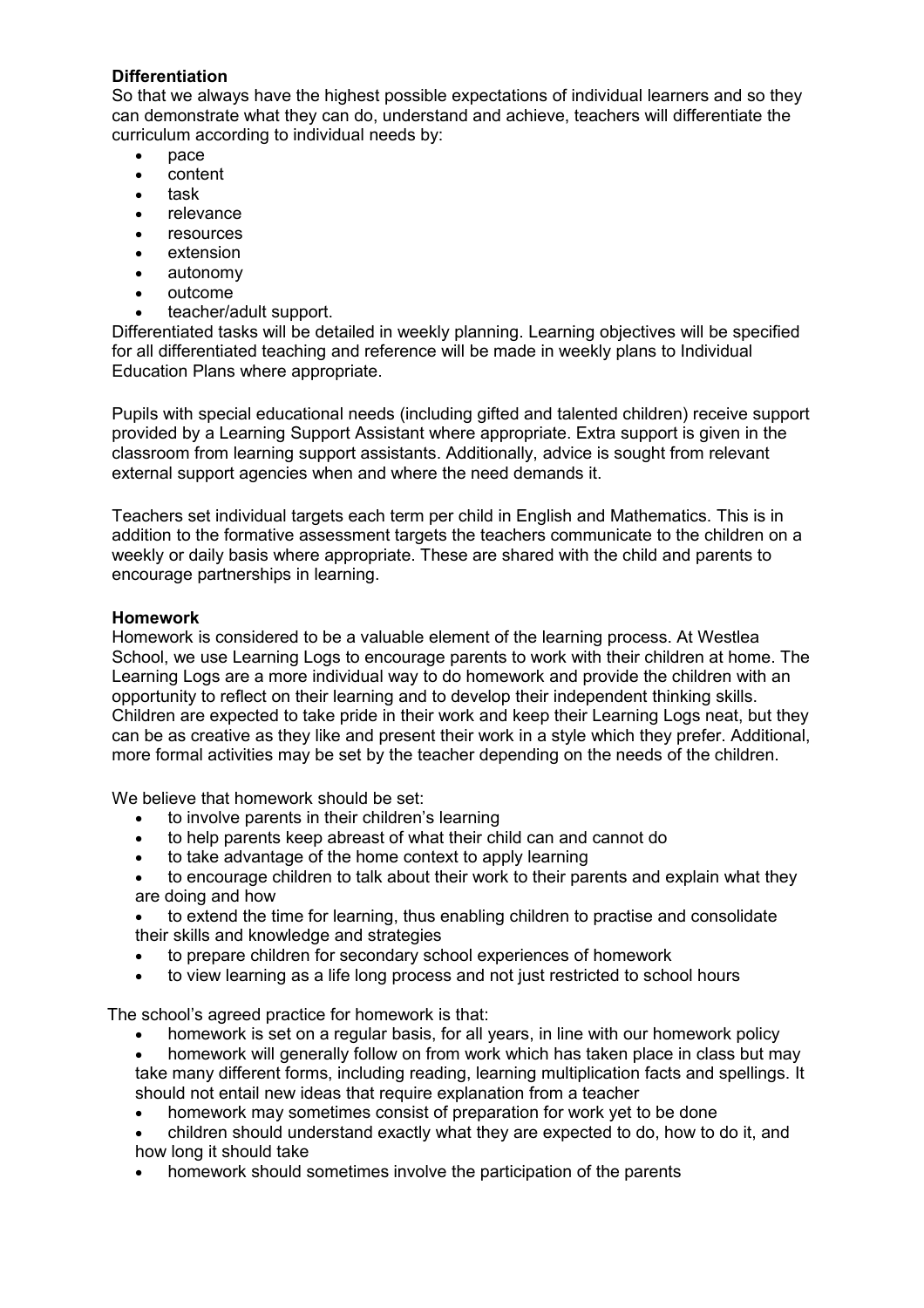children who have made insufficient effort during class time may occasionally be asked to complete work at home

## **Assessment, Recording and Reporting**

Regular assessments are made of pupils' work in order to establish the level of attainment and to inform future planning. Formative assessment is used to guide the progress of individual pupils. It involves identifying each child's progress in each area of the curriculum, determining what each child has learned and what therefore should be the next stage in his/her learning.

Formal summative assessment is carried out at the end of each National Curriculum Key Stage (i.e. in Years 2 and 6) through the use of SATs and teacher assessment. Phonics are tested in Year 1 and re-tested where necessary in Year 2. Optional tests are also taken in Years 3, 4 and 5. Initial assessment is used in Reception/Early Years within six weeks of starting school and Foundation Stage Profiles are maintained.

Suitable tasks for assessment include:

- group discussions
- short tests in which pupils write answers
- specific assignments for individual pupils
- discussions in which children are encouraged to appraise their own work and progress;
- pupil observations
- SATs.

Feedback to pupils about their own progress is achieved through discussion and the marking of work. Effective marking:

 helps children understand how to improve and comments aim to be positive and constructive;

 is often done while a task is being carried out through discussion between child and teacher;

 of written work is used sensitively and with discretion so that a child can assimilate a limited number of corrections at one time. This will vary according to the age, ability and task.

All results from assessments are analysed and used to inform future planning. (See Assessment Policy)

Cross phase continuity is ensured by:

- pre-school liaison meetings
- cross-phase liaison meetings
- in-school liaison meetings between staff
- liaison meetings between Year 6 teachers and those from prospective secondary school
- visits to secondary schools by Year 6 pupils
- transfer of pupil records of progress and summative assessment results.

Records of progress kept for each child are:

- updated as a minimum annually by teachers
- examined by class teachers at the start of each academic year as they prepare for a new class;
- retained throughout the child's time at the school and appropriate records passed on to other schools when pupils leave.

Reporting to parents is done twice a year through consultations and once through a written report. Results of individual pupils' assessments are made available to the parents concerned and the overall statistical profile (but not individual results) is made available to parents, governors, LA and national government.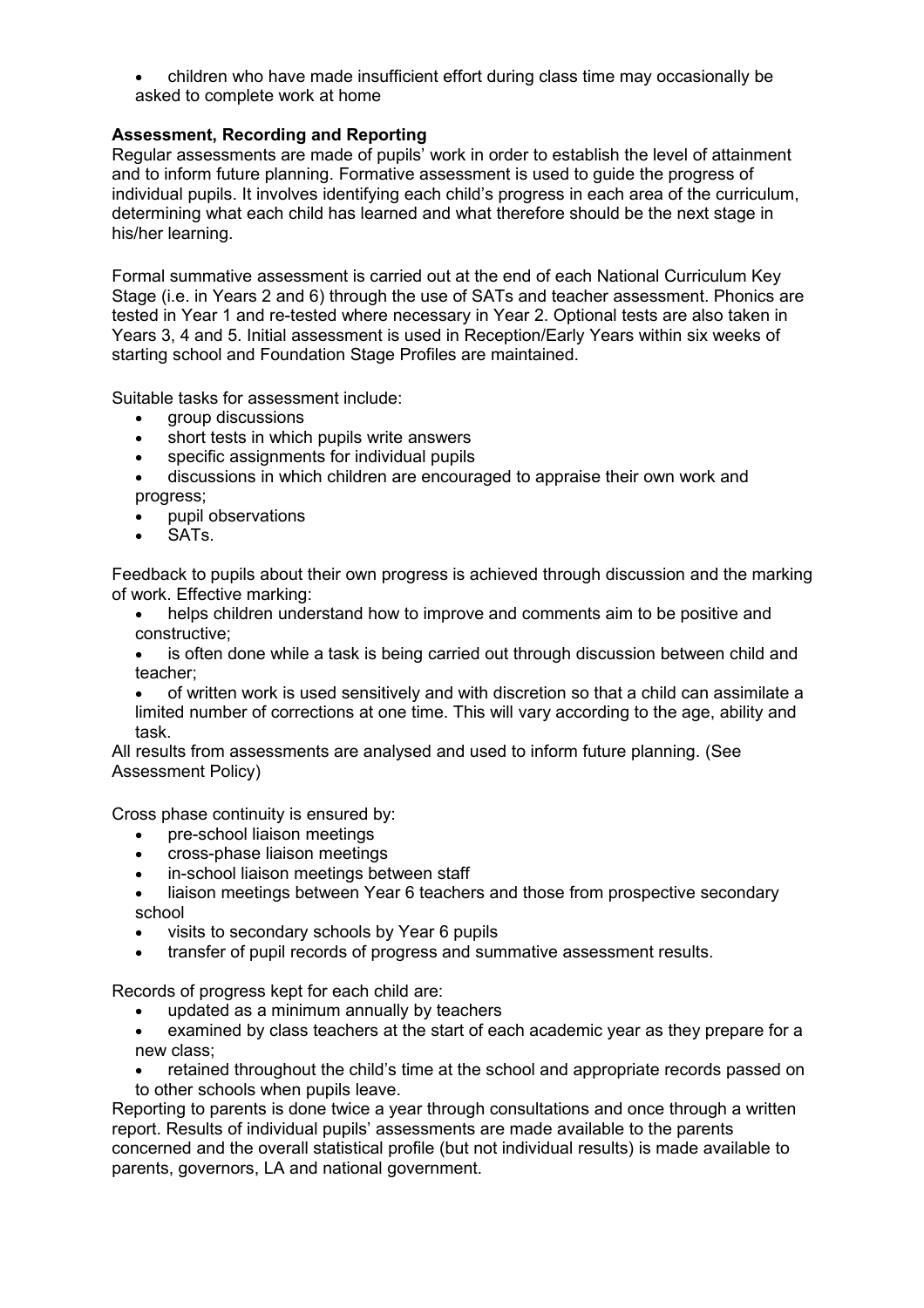## **Monitoring and Evaluation**

Pupils' work will be monitored and moderated regularly in each of the core curriculum areas by the subject leaders and the Deputy or Headteacher. A termly review of monitoring procedures is held with all members of the teaching staff in the form of Pupil Progress Meetings which includes discussions around our whole school priorities and the impact of the interventions that are used. Subject leaders will regularly monitor children's books. The Headteacher will observe each classteacher in a specified curriculum area on a regular basis. The Performance Management cycle informs learning and teaching. (See Performance Management Policy).

## **Teaching Strategies and Styles**

In order to ensure equality of access and effective matching of tasks to needs, teachers will employ a variety of teaching strategies in any one session. This will include:

- provision of an integrated curriculum
- teacher observation
- discussion and questioning (open and closed as appropriate);
- previewing and reviewing work
- didactic teaching
- interactive teaching
- conferencing
- listening
- brainstorming
- providing opportunities for reflection by pupils
- demonstrating high expectations
- providing opportunities for repetition/reinforcement
- providing encouragement, positive reinforcement and praise
- making judgements and responding to individual need
- intervening, as appropriate, in the learning process in order to encourage development
- providing all children with opportunities for success
- using a range of communication strategies verbal and non-verbal

Activities should show a balance in terms of individual, group and whole class work.

Specialist teaching is available from subject leaders when they can be released from class and also in the form of visitors.

The emphasis of our policy is on a good variety of experiences and we encourage children increasingly to take an active role in their own learning. Thus:

- investigative work is used
- children are encouraged to communicate findings in a variety of ways
- opportunities are provided for children to become involved in decision making and to take responsibility, along with staff, for their own learning.

At Westlea Primary School we recognise the importance of key skills. Opportunities will be made available across the curriculum to develop:

- application of number
- communication
- computing skills
- problem solving
- working with others
- improving own learning and performance

Thinking skills will also be developed across the curriculum. This will include:

- creative thinking
- enquiry
- information processing
- reasoning
- evaluation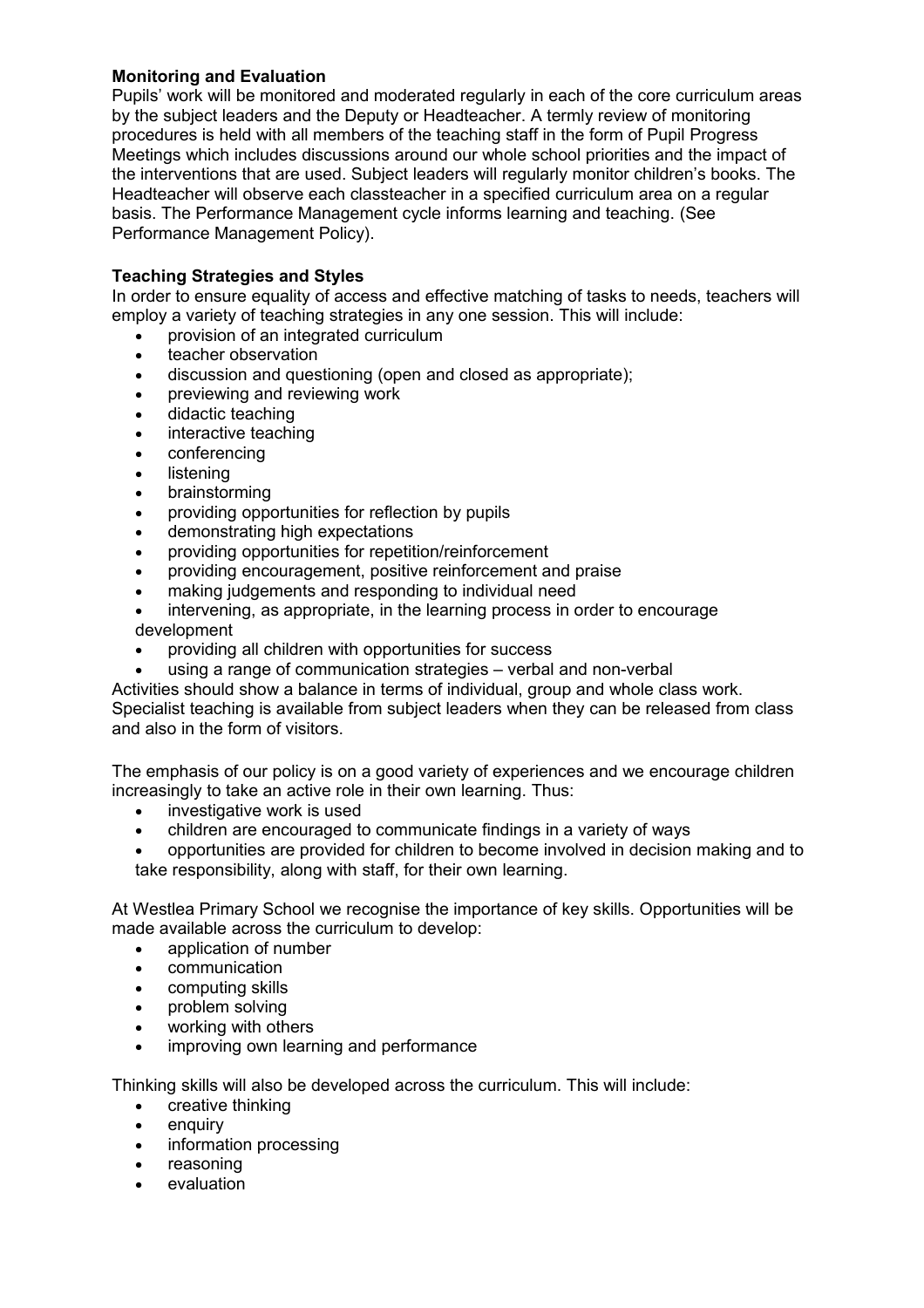At Westlea Primary School we recognise the importance of formative assessment and the important role it has to play in creating a learning culture. We believe that formative assessment furthers and deepens learning and consists of four basic elements, underpinned by confidence that every child can improve and an awareness of the importance of children's high self-esteem. The four elements are: sharing learning goals; effective questioning; self and peer evaluation; effective feedback. Formative assessment carries with it the expectation that, when properly motivated and appropriately taught, all learners can reach a level of achievement which may currently appear beyond them. It provides a breadth of proven life-long learning skills based on an understanding of how we learn rather than what we ought to be learning. This includes:

- creating a positive learning environment
- focusing all feedback on specific performance improvements which can be acted on
- sharing an overview of content, process and benefits of the learning to come
- engaging learners by posing problems and challenging thinking
- providing opportunities for learners to meet the challenge in a variety of pairings and with multiple ways of representing their understanding
- creating space for reflection and meaningful dialogue
- reviewing what has been learned, how it was learned and how it will be used

#### **Learning Processes and Learning Styles**

Children enter school at different stages of development. Children learn in different ways and at different rates of progress. In the course of learning, children develop their skills through a variety of processes and learning styles. These include:

- investigation
- experimentation
- listening
- observation:
- talking and discussion
- asking questions
- child-initiated play
- practical exploration and role play
- retrieving information
- imagining
- repetition:
- problem-solving
- making choices and decision-making

At Westlea Primary School opportunities are organised to allow pupils access to these processes, and for them to develop their own strategies to gain knowledge and skills. We aim to provide opportunities to develop a wide range of learning styles. We recognise that each child has a unique way of learning and that learning preference is affected by previous experience, competence, confidence, beliefs and values. We shall ensure that learning is accessed by as many means as possible, e.g. VAK. Staff are aware of a range of theories and research linked to learning including encouraging a 'Growth Mindset'.

Planning will incorporate as many styles of working as possible. These styles include:

- individual learning
- collaborative learning in small groups, or pairs
- one to one learning with an adult, or more able pupil
- whole class
- independent learning

Group work may include friendship, matched ability, mixed ability, etc, appropriate to the activity. Collaborative learning is encouraged, although some periods of the day may be set aside for silent work.

Teachers at Westlea feel that pupils learn best when: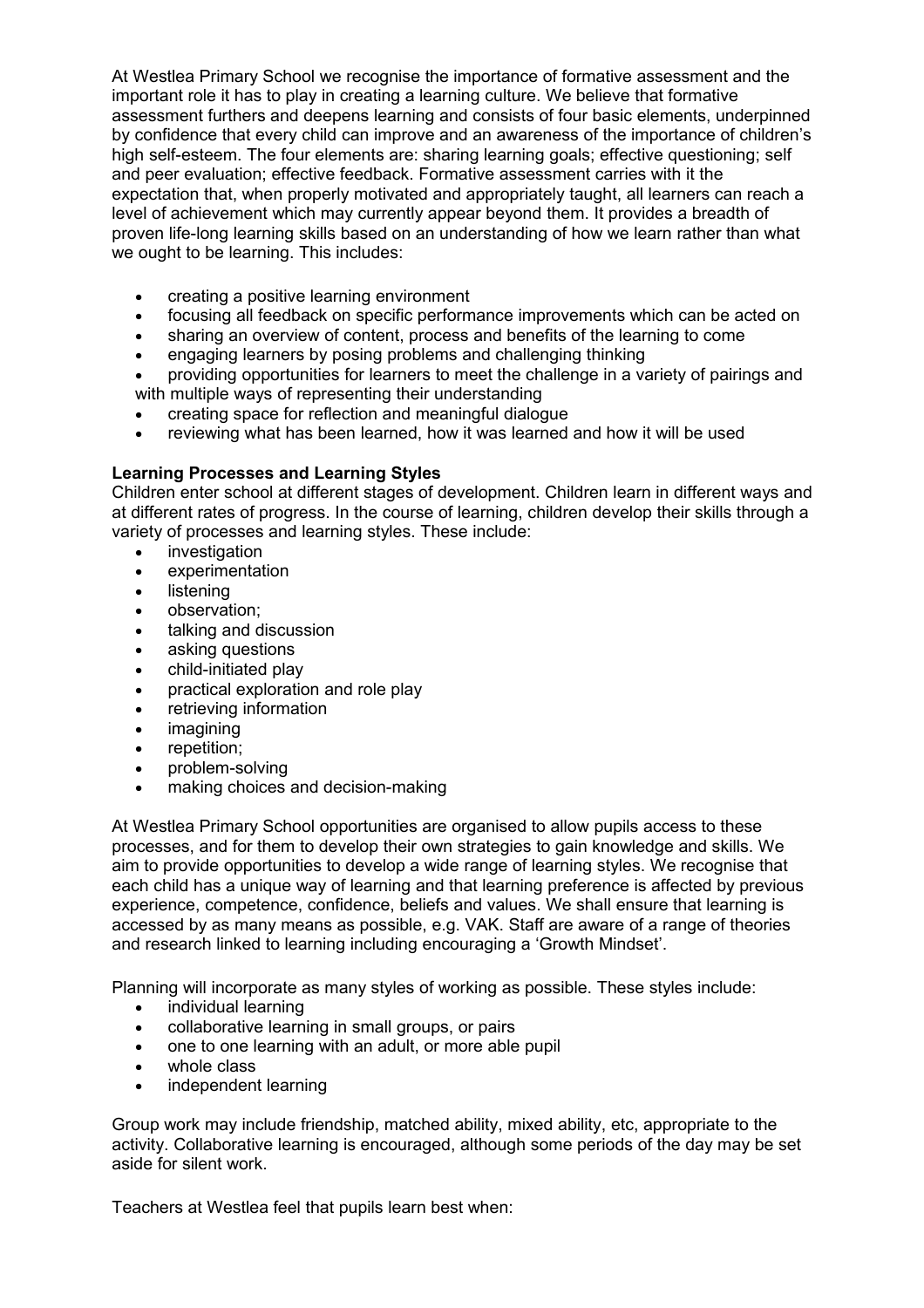- $\bullet$  they are happy, healthy and alert receptive and positive
- they are interested and involved learning is relevant and stimulating
- $\bullet$  the purpose of a task is understood they understand why they are doing it
- $\bullet$  they feel secure in terms of environment, relationships and learning

 they feel valued – teachers and other adults care about their development as learners

- they have opportunities to explore and take risks
- they are actively involved, making choices and taking responsibility in their learning
- they have an element of control and can work with independence
- they receive positive feedback and praise for achievements
- the learning environment is well-organised and resources are easily accessed
- tasks are differentiated, matched to the child
- learning is built on existing knowledge and experience clearly defined small steps
- they have opportunities to talk about their work, reflecting, discussing and sharing ideas
- the teacher is knowledgeable, enthusiastic and motivated
- they have clearly defined targets which they can successfully achieve eg appropriate time scale

Effective learning is ensured through the process of monitoring successful teaching (see monitoring policy) and pupil's learning outcome i.e. Baseline Assessment, reading ages and SAT results. Successful teaching takes account of children's prior learning and must ensure continuity and progression.

Linked to the above, successful teaching is:

- confident teachers have a clear understanding of subject knowledge and setting objectives
- high expectation there is optimism about, and high expectation of success
- well planned there is differentiation with methods and organisation strategies which match curricular objectives and needs of all pupils
- interactive pupil's contributions are encouraged, expected, extended
- characterised by high quality oral work
- well paced there is a sense of urgency, driven by the need to make progress and succeed
- informed by assessment outcomes

#### **Resources**

Classroom and central resources are the responsibility of classroom teachers and subject leaders who ensure that:

- there is a range of appropriate, accessible and labelled resources available for which pupils can select materials suitable to the task in hand;
- all children know where classroom resources are kept and the rules about their access and use;
- children are encouraged to act independently in choosing, collecting and returning resources where appropriate;
- the library is a valued resource and used appropriately;
- children work together to establish an attractive, welcoming and well organised environment engendering respect, care and value for all resources.

Each classroom will be equipped with a basic set of resources and books appropriate to the age range. Specialist resources will be stored in the appropriate curriculum resource cupboard/area, and will be regularly audited by the subject leaders. Consumables will be replenished as necessary. Staff may contact subject leaders with suggestions for specialist materials which may need ordering.

Pupils will be taught how to use all resources correctly and safely, with care and respect and with regard for Health and Safety and waste. Care will be taken to ensure that resources reflect the cultural and linguistic diversity of our society, and that all pupils have equality of access.